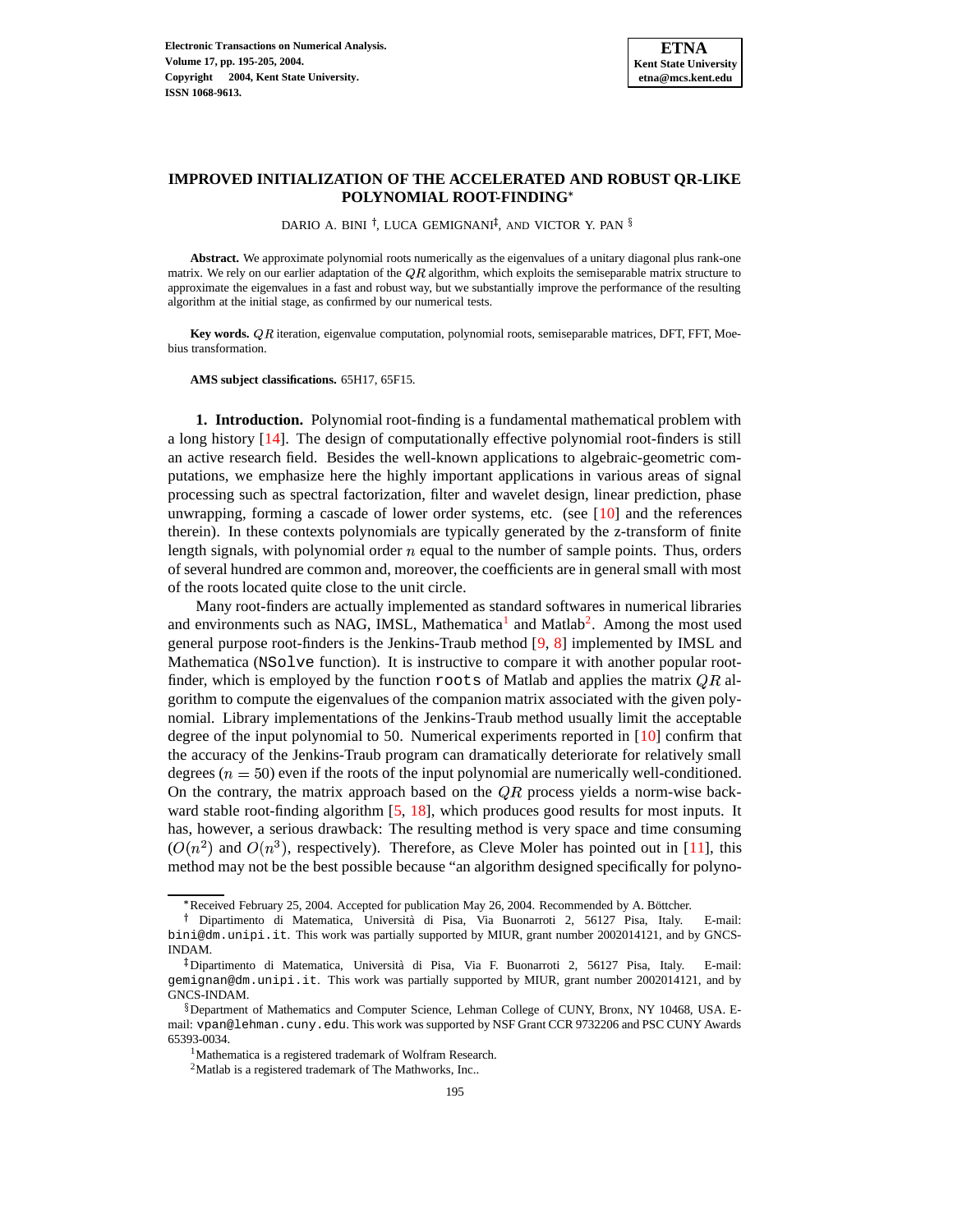196  $\triangle$  Accelerated and robust QR-like polynomial root-finding

mial roots might use order *n* storage and  $n<sup>2</sup>$  time."

In our present work we study numerically reliable algorithms which achieve this goal. For the sake of completeness, let us also mention the reduction in [\[4,](#page-8-6) [19\]](#page-10-1) of polynomial root-finding to the tridiagonal eigenproblem and the algorithms in [\[12,](#page-8-7) [13\]](#page-8-8) supporting the arithmetic and Boolean time complexity bounds for polynomial root-finding which are theoretically optimal up to polylogarithmic factors. We refer the reader to [\[14,](#page-8-0) [15,](#page-8-9) [17\]](#page-8-10) for historical background and references. So far, however, such methods have been of no practical value because of their poor accuracy when implemented in finite precision arithmetic. Our present work is completely different. In this paper we propose a numerically reliable root-finding algorithm based on the exploitation of a different reduction to a matrix eigenvalue problem which is solved by the fast adaptation of  $QR$  iteration devised in [\[3\]](#page-8-11). To the advantage of our approach, we replace potentially unstable processes, such as the the construction of the tridiagonal matrix and the computation of its eigenvalues, by more robust computations while at the same time we keep the computational cost as low as possible.

A disturbing restriction of the algorithm in  $\lceil 3 \rceil$  is that it requires that the input matrix be a real diagonal plus rank-one matrix. The computation of a matrix in this form having a given characteristic polynomial leads to nontrivial numerical issues. In particular, the computed entries can be affected by large absolute errors thus resulting in poor accurate approximations of the eigenvalues. Moreover, the choice of real diagonal elements is also in conflict with the customary recipe of selecting the initial approximations on the complex circles centered at the origin [\[2\]](#page-8-12). This recipe is known to support faster convergence.

In this paper we propose and elaborate upon the following simple technique for circum-venting the restriction in [\[3\]](#page-8-11) on the input matrix. We assume that the input polynomial  $p(z)$  is given by its degree  $n$  and by a black box for its evaluation at any point  $z$ . This setting is quite general since it covers many different polynomial representations without requiring to perform any possibly ill-conditioned basis conversion. We first evaluate  $p(z)$  for  $z = 0$  and at the  $n$ -th roots of unity (Fourier points) and then compute a unitary diagonal plus rank-one matrix  $\widehat{A} = \widehat{D} + \widehat{u}\widehat{v}^H$ , where  $\widehat{D} = \text{diag}[\xi_1,\ldots,\xi_n], |\xi_i| = 1$  for all i, and  $\widehat{A}$  has the characteristic polynomial  $p(z)$ . (We may generalize this approach by choosing  $|\xi_i| = r$  for any fixed positive  $r$ .) Then we choose a Moebius (bilinear) transformation  $\mathcal{M}(z)$  :  $\mathbb{C}\cup\{\infty\} \to \mathbb{C}\cup\{\infty\}$ ,  $\mathcal{M}(z) = \frac{z}{z-1}$ , which  $\frac{dz}{dz} = \frac{dz}{dt}$ , which maps the unit circle into the real axis and thus transforms the matrix  $\widehat{A}$  into a real diagonal plus rank-one matrix  $\mathcal{M}(\widehat{A})=A=D+\boldsymbol{u}\boldsymbol{v}^H$ ,  $D=\text{diag}[\eta_1,\ldots,\eta_n]$ and  $\eta_i \in \mathbb{R}$ . We apply the algorithm in [\[3\]](#page-8-11) to approximate the eigenvalues of the matrix A and then obtain the eigenvalues of  $\hat{A}$  (that is the roots of  $p(z)$ ) simply by solving a linear equation in one variable for each eigenvalue. Apart from the application of the algorithm in [\[3\]](#page-8-11), the computations essentially amount to evaluating  $p(z)$  at the Fourier points. If we know the coefficients of  $p(z)$  in the power form and if  $n = 2<sup>h</sup>$ , then the evaluation cost is  $O(n \log n)$  flops by using FFT's. The overall computational cost is dominated at the stage of the application of the algorithm in [\[3\]](#page-8-11), which requires  $O(n^2)$  flops for all roots (eigenvalues) (assuming a constant number of  $QR$  iterations per eigenvalue). Numerical experiments show that our root-finder exhibits a stable behavior.

<span id="page-1-0"></span>We organize the paper as follows. In Sect. 2 we reduce the polynomial root-finding problem to solving an eigenvalue problem for a real diagonal plus rank-one matrix. In Sect. 3, for the sake of completeness, we describe our adaptation of the  $QR$  algorithm from [\[3\]](#page-8-11). In Sect. 4 we present and discuss the results of our extensive numerical experiments. Finally, conclusion and discussion are the subjects in Sect. 5.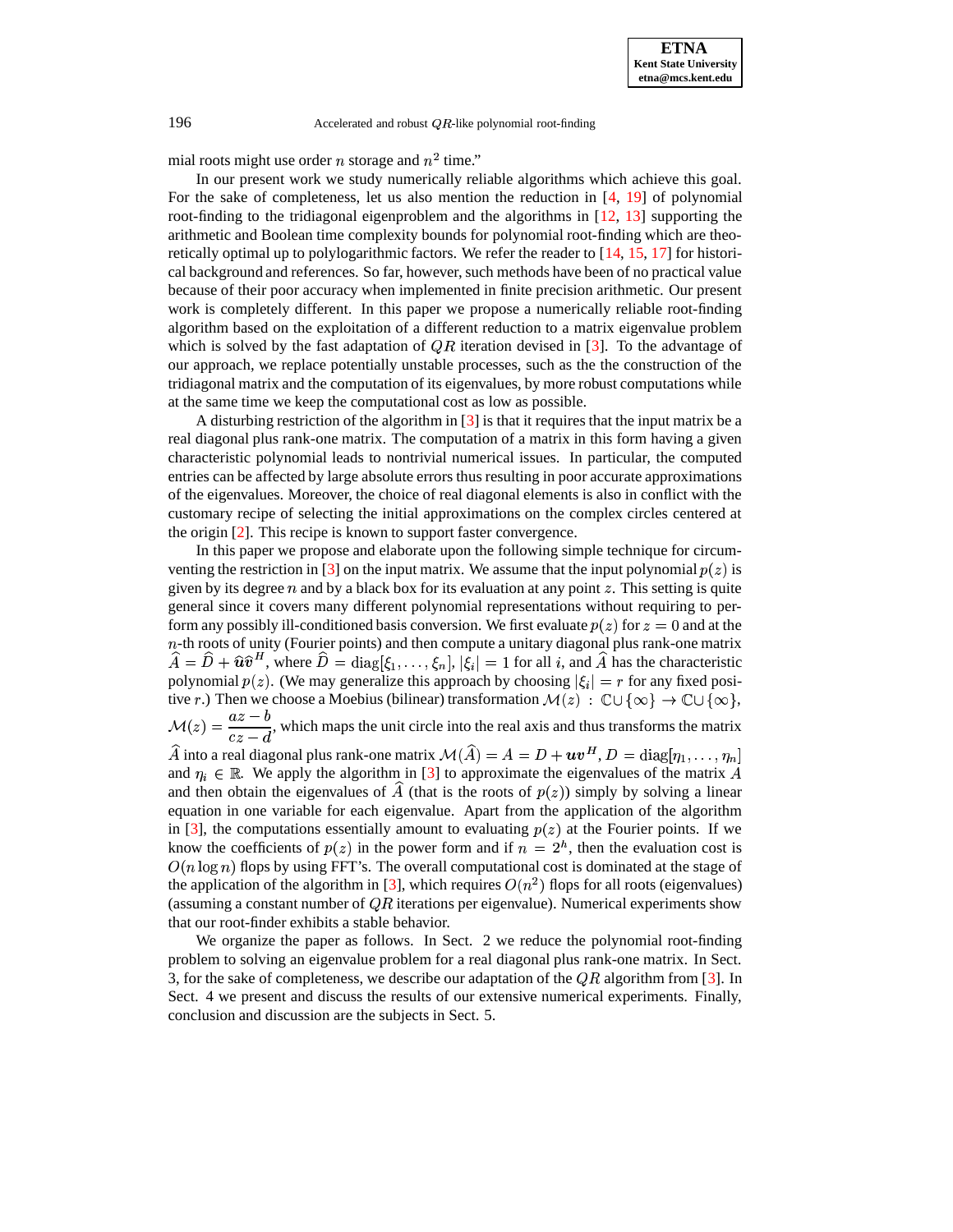**ETNA Kent State University etna@mcs.kent.edu**

<span id="page-2-1"></span>D. A. Bini, L. Gemignani, and V. Y. Pan 197

**2. An eigenvalue algorithm for computing polynomial roots.** Assume that we seek numerical approximations of the roots of the *n*-degree polynomial  $p(z)$ ,

$$
(2.1) \t p(z) = a_0 + a_1 z + \ldots + a_n z^n = a_n \prod_{i=1}^n (z - \lambda_i), \quad a_n \neq 0, \quad a_i \in \mathbb{C},
$$

represented by means of a black box for computing the polynomial at any point  $z$ . Hereafter we write  $\mathbf{i} = \sqrt{-1}$ . By using the Lagrange interpolation formula applied on the nodes  $\omega_i = \omega^j$ , where  $\omega = \exp(2\pi i/n) \in \mathbb{C}$  is a primitive nth root of 1, we find that

<span id="page-2-3"></span>
$$
p(z)-a_nz^n=(z^n-1)\sum_{i=0}^{n-1}\frac{\omega_i(p(\omega_i)-a_n)}{n(z-\omega_i)}.
$$

<span id="page-2-0"></span>It follows that

(2.2) 
$$
p(z) = (z^{n} - 1)(a_{n} + \sum_{i=0}^{n-1} \frac{\omega_{i} p(\omega_{i})}{n(z - \omega_{i})}).
$$

By evaluating both sides of this formula at the point  $z = 0$ , we obtain the following simple expression for the leading coefficients of  $p(z)$ ,

(2.3) 
$$
a_n = \sum_{i=0}^{n-1} \frac{p(\omega_i)}{n} - p(0).
$$

The root-finding problem for  $p(z)$  given in the form [\(2.2\)](#page-2-0) can be easily recasted into amatrix setting as the computation of the eigenvalues of a generalized companion matrix  $A \in \mathbb{C}^{n \times n}$  associated with  $p(z)$ .

<span id="page-2-2"></span>THEOREM 2.1. Let  $p(z)$  be the n-th degree polynomial [\(2.1\)](#page-2-1) and denote by  $\omega$  a primitive *th root of 1. Define the unitary diagonal plus rank-one matrix by*

$$
\widehat{A} = \begin{bmatrix} 1 & & & \\ & \omega & & \\ & & \ddots & \\ & & & \omega^{n-1} \end{bmatrix} - \frac{1}{na_n} \begin{bmatrix} p(1) \\ p(\omega) \\ \vdots \\ p(\omega^{n-1}) \end{bmatrix} \begin{bmatrix} 1 & \omega & \dots & \omega^{n-1} \end{bmatrix}.
$$

*Then*  $a_n \det(zI - \widehat{A}) = p(z)$ .

*Proof.* From the Sherman-Morrison-Woodbury formula (see [\[6\]](#page-8-13), page 50) applied for the computation of the determinant of  $zI - \widehat{A}$ , we find that

$$
a_n \det(zI - \widehat{A}) = a_n(z^n - 1)(1 + \frac{1}{a_n} \sum_{i=0}^{n-1} \frac{\omega_i p(\omega_i)}{n(z - \omega_i)}),
$$

which coincides with  $p(z)$  in the view of [\(2.2\)](#page-2-0).

An alternative derivation of this theorem relates the matrix  $\hat{A}$  to the Frobenius matrix F associated with  $p(z)$ ,

$$
F = \begin{bmatrix} 0 & & & & -a_0/a_n \\ 1 & 0 & & & & -a_1/a_n \\ & 1 & 0 & & & \vdots \\ & & \ddots & \ddots & & \vdots \\ & & & 1 & -a_{n-1}/a_n \end{bmatrix}.
$$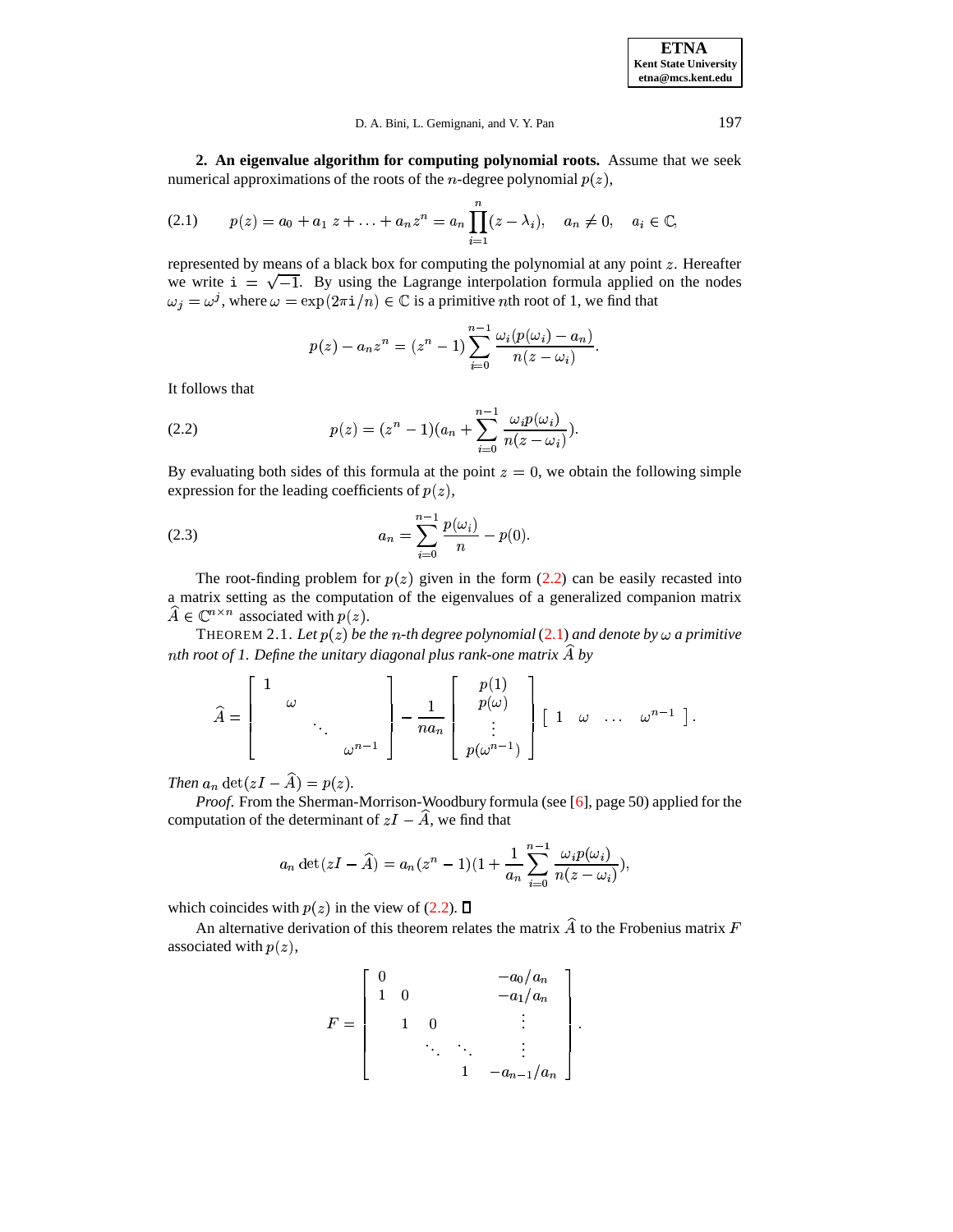198  $\triangle$  Accelerated and robust QR-like polynomial root-finding

First observe that

$$
(2.4) \tF = \begin{bmatrix} 0 & 1 \\ 1 & 0 & 0 \\ & \ddots & \ddots & \vdots \\ & & 1 & 0 \end{bmatrix} + \begin{bmatrix} -1 - a_0/a_n \\ -a_1/a_n \\ \vdots \\ -a_{n-1}/a_n \end{bmatrix} [0 \t \dots \t 0 \t 1] = Z + \boldsymbol{pe}_n^T,
$$

where  $e_n$  is the last column of the identity matrix I of order n. The *unit circulant* matrix Z can be diagonalized by the Fourier unitary matrix  $\Omega = (\omega^{(i-1)(j-1)})$ , where  $V = \Omega/\sqrt{n}$ , that is,

<span id="page-3-3"></span>
$$
Z = V^H \operatorname{diag}[1, \omega, \dots, \omega^{n-1}]V = V^H \widehat{D} V.
$$

By substituting this equation into  $(2.4)$ , we obtain

<span id="page-3-1"></span>(2.5) 
$$
F = V^H \hat{D} V + \boldsymbol{p} \boldsymbol{e}_n^T = V^H (\hat{D} + V \boldsymbol{p} \boldsymbol{e}_n^T V^H) V.
$$

Since  $\bar{\omega} = \omega^{-1}$ , we deduce that

<span id="page-3-2"></span>
$$
(2.6) \ e_n^T \Omega^H = \left[ \begin{array}{cccc} 1 & \omega^{-(n-1)} & \ldots & \omega^{-(n-1)(n-1)} \end{array} \right] = \left[ \begin{array}{cccc} 1 & \omega & \ldots & \omega^{(n-1)} \end{array} \right] = \widehat{v}^T.
$$

Furthermore, it is easily verified that

(2.7) 
$$
\Omega p = a_n^{-1} \left[ p(1) p(\omega) \dots p(\omega^{n-1}) \right]^T = \widehat{u}.
$$

Hence, Theorem [2.1](#page-2-2) follows when we substitute  $(2.6)$  and  $(2.7)$  into the equation [\(2.5\)](#page-3-3).

The advantage of the matrix formulation of the root-finding problem provided by Theorem [2.1](#page-2-2) is that well established techniques of numerical linear algebra can be used to compute the eigenvalues of  $\hat{A}$ . Because of its robustness, the  $QR$  iteration is usually the method of choice for finding the eigendecomposition of a matrix numerically [\[16,](#page-8-14) [6,](#page-8-13) [1\]](#page-8-15).

REMARK 2.2. *Our second derivation of Theorem [2.1](#page-2-2) shows that is similar by a unitary transformation to the Frobenius matrix*  $F$  *associated with*  $p(z)$ *. However, the conditioning of the root-finding problem for a polynomial* - *expressed by means of* [\(2.2\)](#page-2-0)*,* [\(2.3\)](#page-2-3) *can be much different from that for the root-finding problem for the same polynomial given in the power form. We only point out that the sensitivity of the process applied to the matrices and* . *with respect to arbitrary (not structured) initial perturbations of the matrix entries should be comparable.*

Next we modify the matrix  $\widehat{A}$  to speed up the computation of its eigenvalues by means of the QR algorithm. We introduce a matrix  $\hat{A} \in \mathbb{C}^{n \times n}$  related to  $\hat{A}$  and having the following features:

- 1. Each zero of  $p(z)$  is obtained from a corresponding eigenvalue of A simply by solving a linear equation in one variable.
- 2. Approximations of the eigenvalues of A can be found by means of the  $\overline{QR}$  algorithm in a fast and robust way.

Observe that the diagonal matrix  $\hat{D} = \text{diag}[1, \omega, \dots, \omega^{n-1}]$  has entries located on the unit circle in the complex plane. A bilinear Moebius transformation  $\mathcal{M}(z)$ ,

$$
\mathcal{M}(z)\;:\;\mathbb{C}\cup\{\infty\}\to\mathbb{C}\cup\{\infty\},\;\mathcal{M}(z)=\frac{\delta z-\beta}{-\gamma z+\alpha},\quad\alpha\delta-\beta\gamma\neq0
$$

for appropriate choices of the parameters  $\alpha$ ,  $\beta$ ,  $\delta$  and  $\gamma$  maps the unit circle into the real axis. If the matrix  $\alpha I - \gamma \hat{A}$  is nonsingular, then  $A = \mathcal{M}(\hat{A})$  is well defined and has the form

<span id="page-3-0"></span>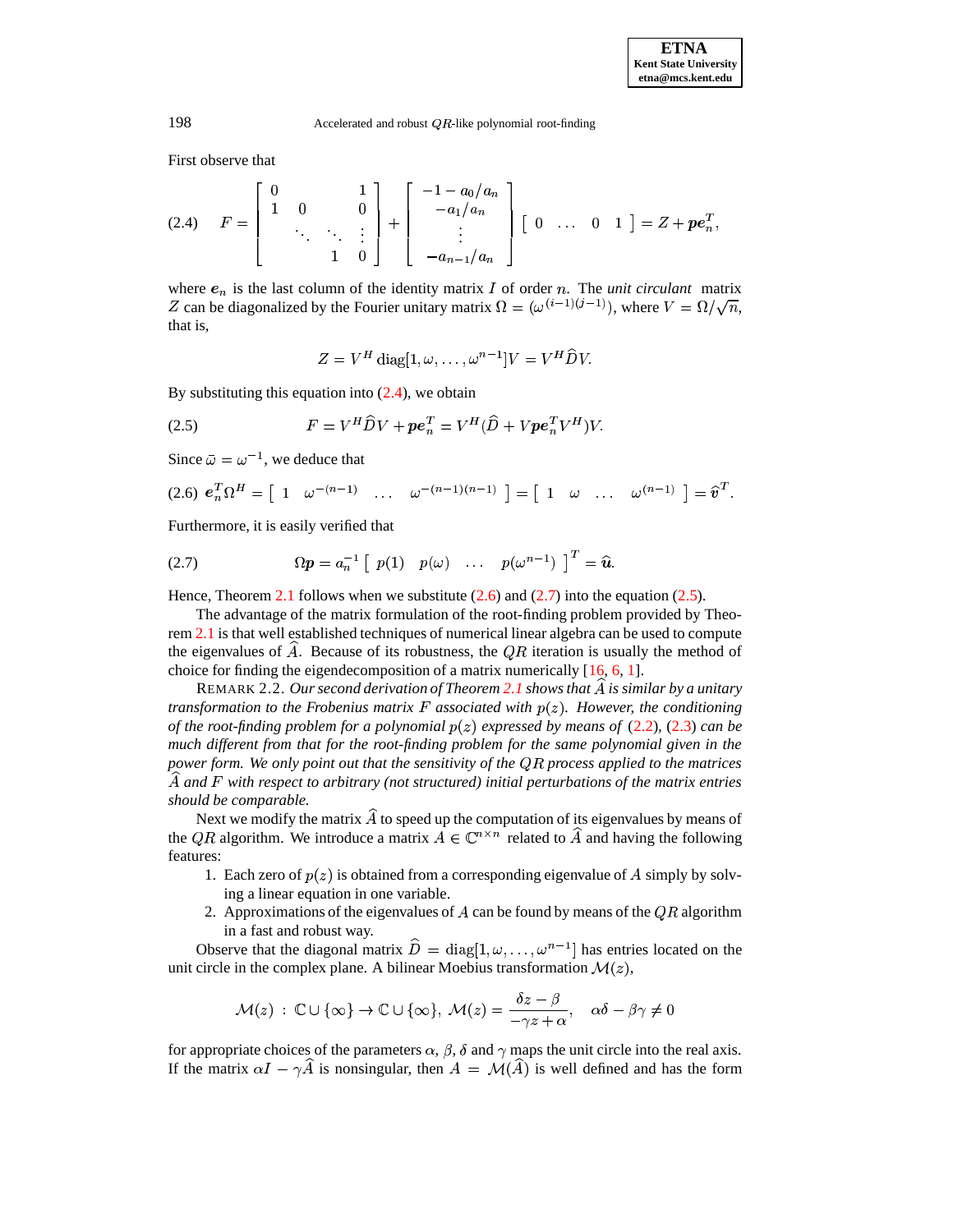**ETNA Kent State University etna@mcs.kent.edu**

### D. A. Bini, L. Gemignani, and V. Y. Pan 199

of a real diagonal plus rank-one matrix. We recall from [\[7\]](#page-8-16) that the inverse of a Moebius transformation is still a Moebius transformation defined by

$$
\mathcal{M}^{-1}(z)=\frac{\alpha z+\beta}{\gamma z+\delta}.
$$

<span id="page-4-1"></span>By combining this property with Theorem 4.3 of [\[20\]](#page-10-2), we obtain the following simple result.

THEOREM 2.3. Let  $\gamma = |\gamma|e^{i\theta_{\gamma}}$  and  $\delta = |\delta|e^{i\theta_{\delta}}$  be two arbitrary nonzero complex numbers such that  $e^{2i(\theta_\gamma - \theta_\delta)} \neq 1$ . Set  $\alpha = |\gamma|e^{i\tilde{\theta}}, \hat{\theta} = \tilde{\theta} + \theta_\gamma - \theta_\delta$ , and  $\beta = |\delta|e^{i\hat{\theta}}$ . Then  $^{\hat{\theta}}$ . Then the function  $\mathcal{M}(z) = \frac{\delta z - \beta}{\sigma}$  is a Moebi  $\frac{\partial z}{\partial x^2} + \frac{\partial z}{\partial y^2}$  *is a Moebius transformation mapping the unit circle (except for the point*  $z = \alpha/\gamma$ *) onto the real axis.* 

Assume now that  $\mathcal{M}(z)$  is prescribed as in the previous theorem,  $\alpha I - \gamma \widehat{A}$  is nonsingular and, moreover,  $\mathcal{M}(\hat{D})$  is well defined, i.e.,  $\omega^j \neq \alpha/\gamma$  for  $j = 0, \ldots, n-1$ . Then we have that

$$
\mathcal{M}(\widehat{A})=(\delta\widehat{A}-\beta I)(\alpha I-\gamma\widehat{A})^{-1},
$$

<span id="page-4-0"></span>which can be rewritten as

(2.8) 
$$
\mathcal{M}(\widehat{A}) = [(\delta \widehat{D} - \beta I) - \frac{\delta}{na_n} \widehat{\bm{u}} \widehat{\bm{v}}^T][(\alpha I - \gamma \widehat{D}) + \frac{\gamma}{na_n} \widehat{\bm{u}} \widehat{\bm{v}}^T]^{-1},
$$

where the diagonal matrix  $\alpha I - \gamma \widehat{D}$  is invertible. From the Sherman-Morrison-Woodbury formula  $[6]$  it follows that

$$
[(\alpha I - \gamma \widehat{D}) + \frac{\gamma}{na_n} \widehat{\bm{u}} \widehat{\bm{v}}^T]^{-1} = (\alpha I - \gamma D)^{-1} (I - \theta \widehat{\bm{u}} \bm{v}^T),
$$

<span id="page-4-2"></span>where

(2.9) 
$$
\mathbf{v} = (\alpha I - \gamma \widehat{D})^{-1} \widehat{\mathbf{v}}, \quad \theta = \frac{\gamma}{n a_n + \gamma \mathbf{v}^T \widehat{\mathbf{u}}}.
$$

Substitute the latter expression for the inverse of  $(\alpha I - \gamma \widehat{D}) + \frac{\gamma}{n a_n} \widehat{u} \widehat{v}^T$  into [\(2.8\)](#page-4-0) and deduce  $\cdots$ that

$$
\mathcal{M}(\widehat{A}) = \mathcal{M}(\widehat{D}) - \theta \mathcal{M}(\widehat{D}) \widehat{\bm{u}} \bm{v}^T - \frac{\delta}{n a_n} \widehat{\bm{u}} \bm{v}^T + \frac{\delta \theta}{n a_n} \widehat{\bm{u}} (\bm{v}^T \widehat{\bm{u}}) \bm{v}^T,
$$

which implies that

$$
\mathcal{M}(\widehat{A}) = \mathcal{M}(\widehat{D}) - (\theta \mathcal{M}(\widehat{D})\widehat{\boldsymbol{u}} + \frac{\delta}{n a_n} \widehat{\boldsymbol{u}} - \frac{\delta \theta}{n a_n} \widehat{\boldsymbol{u}}(\boldsymbol{v}^T \widehat{\boldsymbol{u}})) \boldsymbol{v}^T.
$$

<span id="page-4-3"></span>Write

(2.10) 
$$
\mathbf{u} = \theta \mathcal{M}(\widehat{D})\widehat{\mathbf{u}} + \frac{\delta}{na_n}\widehat{\mathbf{u}} - \frac{\delta \theta}{na_n}\widehat{\mathbf{u}}(\mathbf{v}^T \widehat{\mathbf{u}}),
$$

and finally arrive at the following simple representation of  $\mathcal{M}(\widehat{A})$ .

Theorem 2.4. Let  $\widehat{A} = \widehat{D} - \frac{1}{\cdots} \widehat{\bm{u}} \widehat{\bm{v}}^T$  be  $\frac{1}{n a_n} \hat{u} \hat{v}^T$  be the matrix of Theorem [2.1.](#page-2-2) Assume that  $\mathcal{M}(z) = \frac{\delta z - \beta}{\delta z}$  is a Moeb  $\frac{\partial z}{\partial x^2} + \frac{\partial z}{\partial y^2}$  *is a Moebius transformation determined as in Theorem [2.3](#page-4-1) to map the*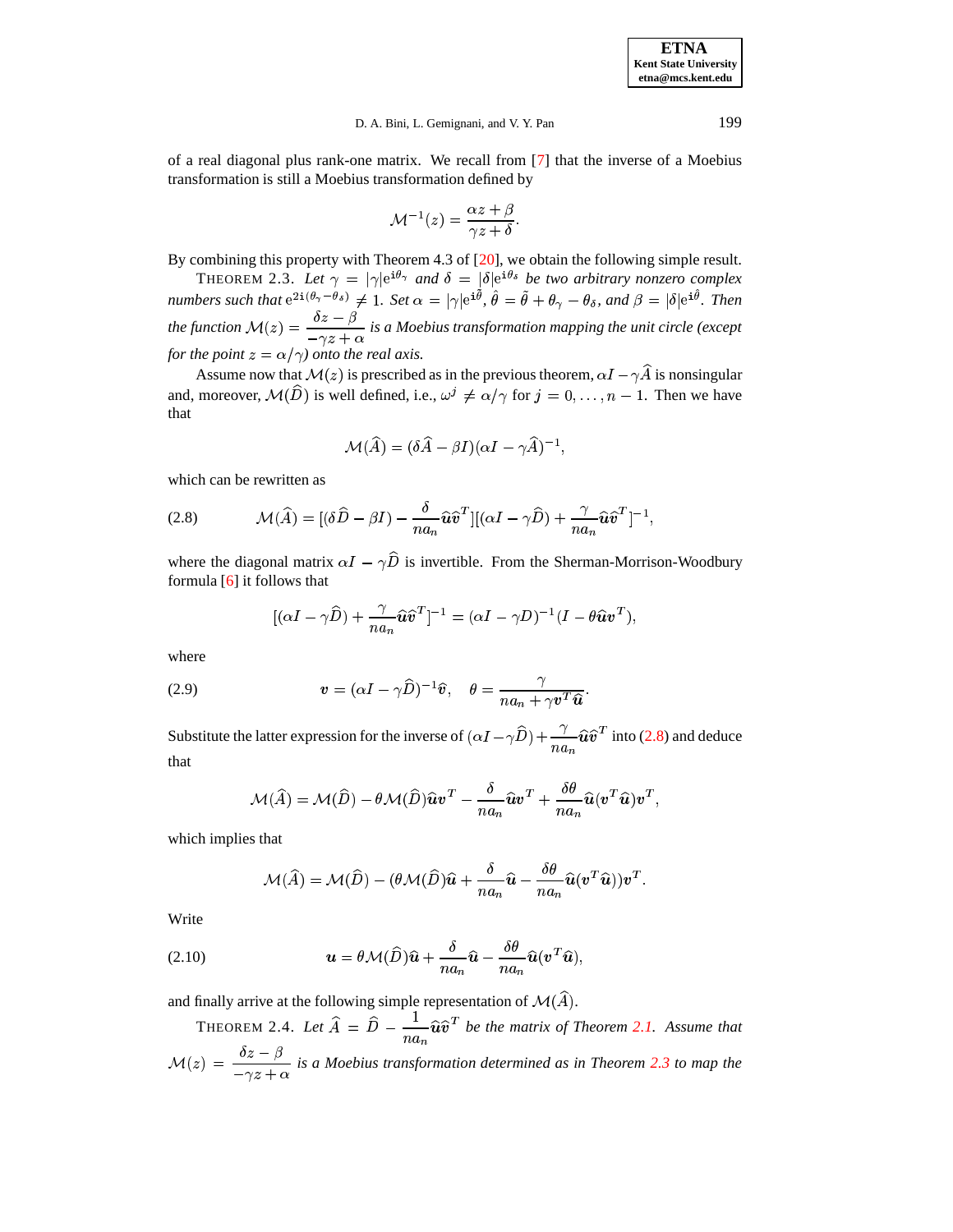200  $\triangle$  Accelerated and robust QR-like polynomial root-finding

*unit* circle onto the real axis in the complex plane. Moreover, suppose that  $\alpha I - \gamma \widehat{A}$  is nonsingular and  $\omega^j \neq \alpha/\gamma$  for  $j=0,\ldots,n-1.$  Then  $\mathcal{M}(A)=\overline{A}=D-\bm{u}\bm{v}^T$  is a real *diagonal plus rank-one matrix, where*

$$
D = \text{diag}[\mathcal{M}(1), \mathcal{M}(\omega) \dots, \mathcal{M}(\omega^{n-1})] \in \mathbb{R}^{n \times n},
$$

and  $\bf{u}$  and  $\bf{v}$  are defined by  $(2.9)$  and  $(2.10)$ *, respectively.* 

<span id="page-5-0"></span>Each eigenvalue  $\eta_j$  of A is related to the corresponding eigenvalues  $\lambda_j$  of  $\widehat{A}$  by  $\eta_j =$  $\mathcal{M}(\lambda_j) \neq -\delta/\gamma$ . Once we have computed the eigenvalues of A we may retrieve those of  $\widehat{A}$ simply by computing

(2.11) 
$$
\lambda_j = \frac{\alpha \eta_j + \beta}{\gamma \eta_j + \delta}, \quad 1 \le j \le n.
$$

Based on the above results we devise an algorithm for approximating the roots of an  $n$ th degree polynomial  $p(z)$  represented by means of a black box for its evaluation. The algorithm outputs the vector  $\lambda$  of the approximations to the roots of  $p(z)$ .

## function  $[\lambda]$  = **FastRoots** $(p)$

1) Evaluate  $p(z)$  at the Fourier points  $1, \omega, \ldots, \omega^{n-1}$ , where  $\omega = \cos(2\pi/n) + i \sin(2\pi/n)$ . 2) Compute the leading coefficient  $a_n$  of  $p(z)$  by means of [\(2.3\)](#page-2-3).

- 3) Form the vectors  $\hat{u}$  and  $\hat{v}$  defined in [\(2.6\)](#page-3-1) and [\(2.7\)](#page-3-2), respectively.
- 4) Choose random complex numbers  $\gamma$  and  $\delta$ .
- 5) Choose a random real number  $\theta \in [0, 1]$ .
- 6) Define  $\alpha$  and  $\beta$  as in Theorem [2.3.](#page-4-1)
- 7) Compute  $(D)_{i,i} = \mathcal{M}(\omega^{i-1})$ , for  $i = 1, \ldots, n$ .
- 8) Compute  $\boldsymbol{u}$  and  $\boldsymbol{v}$  by means of [\(2.9\)](#page-4-2) and [\(2.10\)](#page-4-3).
- 9) Compute approximations  $\eta_i$  of the eigenvalues of  $D uv^T$ .
- 10) Approximate  $\lambda_i$  by using [\(2.11\)](#page-5-0).

The core of this algorithm is the computation of the eigenvalues of the matrix  $A =$  $D - \boldsymbol{u} \boldsymbol{v}^T$ . In the next section we recall our fast adaptation of the classical QR algorithm for finding the eigenvalues of a real diagonal plus rank-one matrix in a robust and fast way. Our root-finding method is obtained by incorporating such a variant of  $QR$  in the FastRoots procedure in order to carry out the eigenvalue computation at step 9 efficiently.

**3.** Fast QR iteration for real diagonal plus rank-one matrices. In this section for the sake of completeness we summarize the results of [\[3\]](#page-8-11) for the computation of the eigenvalues of  $n \times n$  generalized semiseparable matrices. Let us first specify this class of structured matrices, denoted by  $\mathcal{C}_n$ , by showing that it includes real diagonal plus rank-one matrices. A matrix  $A = (a_{i,j}) \in \mathbb{C}^{n \times n}$  belongs to  $\mathcal{C}_n$  if there exist real numbers  $d_1, \ldots, d_n$ , complex numbers  $t_2, \ldots, t_{n-1}$ , and four vectors  $\mathbf{u} = [u_1, \ldots, u_n]^T \in \mathbb{C}^n$ ,  $\mathbf{v} = [v_1, \ldots, v_n]^T \in \mathbb{C}^n$ ,<br>  $\mathbf{z} = [z_1, \ldots, z_n]^T \in \mathbb{C}^n$  and  $\mathbf{w} = [w_1, \ldots, w_n]^T \in \mathbb{C}^n$  such that

<span id="page-5-1"></span>
$$
(3.1) \qquad \begin{cases} a_{i,i} = d_i + z_i \overline{w_i}, \quad 1 \leq i \leq n; \\ a_{i,j} = u_i t_{i,j}^{\times} \overline{v_j}, \quad 1 \leq j < i, \ 2 \leq i \leq n; \\ a_{i,j} = \overline{u_j t_{j,i}^{\times}} v_i + z_i \overline{w_j} - \overline{z_j} w_i, \quad 1 \leq i < j, \ 2 \leq j \leq n, \end{cases}
$$

where  $t_{i,j}^{\times} = t_{i-1} \ldots t_{j+1}$  for  $i-1 \geq j+1$  and, otherwise,  $t_{i,j-1}^{\times} = 1$ . For  $\boldsymbol{z} = \boldsymbol{u}, \boldsymbol{w} = \boldsymbol{v}$ and  $t_i = 1, i = 2, \ldots, n-1$ , then it is easily seen that  $\mathcal{C}_n$  contains the real diagonal plus rank-one matrices of the form  $A = D + uv^H$  with  $D = \text{diag}[d_1, \dots, d_n] \in \mathbb{R}^{n \times n}$ .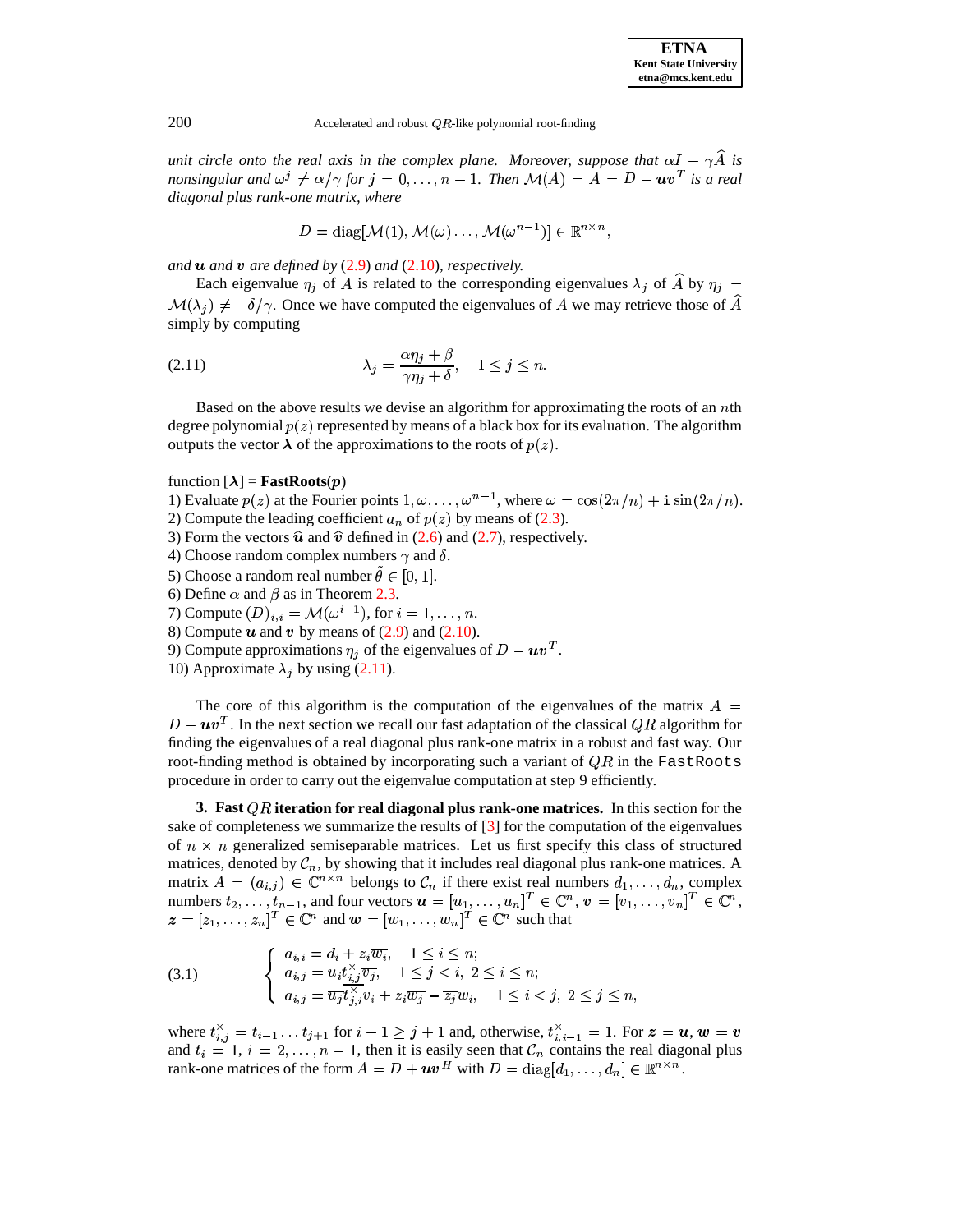**ETNA Kent State University etna@mcs.kent.edu**

#### D. A. Bini, L. Gemignani, and V. Y. Pan 201

<span id="page-6-0"></span>The computation of the eigenvalues of a generalized semiseparable matrix  $A \in \mathcal{C}_n$  can be efficiently performed by means of the classical  $QR$  iteration with linear shift. The  $QR$  algorithm with linear shift applied to the matrix  $A = A_0$  defines a sequence of similar matrices according to the following rule:

(3.2) 
$$
\begin{cases} A_s - \sigma_s I_n = Q_s R_s, \\ A_{s+1} - \sigma_s I_n = R_s Q_s, \quad s \ge 0, \end{cases}
$$

where  $Q_s$  is unitary,  $R_s$  is upper triangular,  $I_n$  denotes the identity matrix of order n and  $\sigma_s$ is a parameter called the *shift parameter*. The first equation of  $(3.2)$  yields a  $QR$  factorization of the matrix  $A_s - \sigma_s I_n$ . Under quite mild assumptions the matrix  $A_s$  tends to an upper triangular or, at least, a block upper triangular form thus yielding some desired information about the eigenvalues of A.

The following results are proved in [\[3\]](#page-8-11). The first of them states that the generalized semiseparable structure is invariant under the  $QR$  iterative process [\(3.2\)](#page-6-0).

<span id="page-6-1"></span>THEOREM 3.1. Let  $A_s$ ,  $s = 1, \ldots, \tilde{s} + 1$ , be the matrices generated at the first  $\tilde{s}$  + 1 iterations by the QR algorithm [\(3.2\)](#page-6-0) starting with  $A = A_0 \in \mathcal{C}_n$  of the form [\(3.1\)](#page-5-1), *where*  $R_0, \ldots, R_{\tilde{s}}$  are assumed to be nonsingular. Then, each  $A_s$ , with  $0 \leq s \leq \tilde{s} + 1$ , belongs to  $\mathcal{C}_n$ . That is, for  $0 \leq s \leq \tilde{s} + 1$ , there exist real numbers  $d_1^{(s)}, \ldots, d_n^{(s)}$ ,  $d^{(s)} = [d_1^{(s)}, \ldots, d_n^{(s)}]^T \in \mathbb{R}^n$ , complex numbers  $t_2^{(s)}, \ldots, t_{n-1}^{(s)}, t^{(s)} = [t_2^{(s)}, \ldots, t_{n-1}^{(s)}]^T \in$ - 70 1.1 1.1 1.1  $\mathbb{C}^{n-2}$ , and four *n*-vectors  $\mathbf{u}^{(s)} = [u_1^{(s)}, \dots, u_n^{(s)}]^T \in \mathbb{C}^n$ ,  $\mathbf{v}^{(s)} = [v_1^{(s)}, \dots, v_n^{(s)}]^T \in \mathbb{C}^n$ ,  $z^{(s)} = [z_1^{(s)}, \ldots, z_n^{(s)}]^T \in \mathbb{C}^n$  and  $w^{(s)} = [w_1^{(s)}, \ldots, w_n^{(s)}]^T \in \mathbb{C}^n$  such that  $A_s = (a_{i,j}^{(s)})$ *admits the following representation:*

<span id="page-6-2"></span>
$$
(3.3) \qquad \begin{cases} a_{i,i}^{(s)} = d_i^{(s)} + z_i^{(s)} \overline{w_i^{(s)}}, & 1 \le i \le n; \\ a_{i,j}^{(s)} = u_i^{(s)} t_{i,j}^{(s)} \overline{v_j^{(s)}}, & 1 \le j < i, 2 \le i \le n; \\ a_{i,j}^{(s)} = \overline{u_j^{(s)} t_{j,i}^{(s)}} \overline{v_i^{(s)}} + z_i^{(s)} \overline{w_j^{(s)}} - \overline{z_j^{(s)}} w_i^{(s)}, & 1 \le i < j, 2 \le j \le n, \end{cases}
$$

 $where t_{i,j}^{(s)}^{\times} = t_{i-1}^{(s)} \dots t_{j+1}^{(s)}$  for  $i-1 \geq j+1$  and, otherwise,  $t_{i,i-1}^{(s)\times} = 1$ .

The structured QR algorithm for generalized semiseparable matrices can be defined by a map  $\Psi$ ,

$$
\Psi: \mathbb{R}^n \times \mathbb{C}^n \times \mathbb{C}^n \times \mathbb{C}^n \times \mathbb{C}^n \times \mathbb{C}^n \times \mathbb{C}^{n-2} \times \mathbb{C} \to \mathbb{R}^n \times \mathbb{C}^n \times \mathbb{C}^n \times \mathbb{C}^n \times \mathbb{C}^n \times \mathbb{C}^{n-2} \times (d^{(s-1)}, \boldsymbol{u}^{(s-1)}, \boldsymbol{v}^{(s-1)}, \boldsymbol{z}^{(s-1)}, \boldsymbol{w}^{(s-1)}, \boldsymbol{t}^{(s-1)}, \sigma_{s-1}) \stackrel{\Psi}{\to} (\boldsymbol{d}^{(s)}, \boldsymbol{u}^{(s)}, \boldsymbol{v}^{(s)}, \boldsymbol{z}^{(s)}, \boldsymbol{w}^{(s)}, \boldsymbol{t}^{(s)}),
$$

which, given a generalized semiseparable representation of  $A_{s-1}$  together with the value of the shift parameter  $\sigma_{s-1}$ , yields a generalized semiseparable representation of  $A_s$  satisfying [\(3.2\)](#page-6-0). The next result is concerned with the complexity of such a map. Its proof in [\[3\]](#page-8-11) is constructive and provides a fast implementation of the  $QR$  iteration [\(3.2\)](#page-6-0) applied to the computation of the eigenvalues of a generalized semiseparable matrix  $A = A_0$ .

THEOREM 3.2. Under the hypotheses of Theorem [3.1,](#page-6-1) there exists an algorithm which<br>given an input  $d^{(s-1)}$ ,  $u^{(s-1)}$ ,  $v^{(s-1)}$ ,  $z^{(s-1)}$ ,  $w^{(s-1)}$ ,  $t^{(s-1)}$  and  $\sigma_{s-1}$  returns  $d^{(s)}$ ,  $u^{(s)}$  $\mathbf{v}^{(s)}$ ,  $\mathbf{z}^{(s)}$ ,  $\mathbf{w}^{(s)}$  and  $\mathbf{t}^{(s)}$  as the output at the cost of  $O(n)$  flops.

If, for a fixed index  $\hat{s}$ , the matrices  $R_{\hat{s}}$  and  $A_{\hat{s}} - \sigma_{\hat{s}} I_n$  are singular, then  $\sigma_{\hat{s}}$  is an eigenvalue of  $A_0$ , and a deflation technique should be employed. When we work in finite precision arithmetic, we also apply deflation if the entries of the matrix  $A_{\hat{s}}$  satisfy a suitable stopping criterion. Let  $A_{\hat{s}}[1:n-k,1:n-k] \in \mathbb{C}^{(n-k)\times (n-k)}$  be the leading principal submatrix of  $A_{\hat{s}}$  obtained from  $A_{\hat{s}}$  by deleting its last k rows and columns. It is easily seen that  $A_{\hat{s}}[1]$ :  $n - k$ ,  $1 : n - k$  admits a representation similar to the one provided by Theorem [3.1.](#page-6-1) Such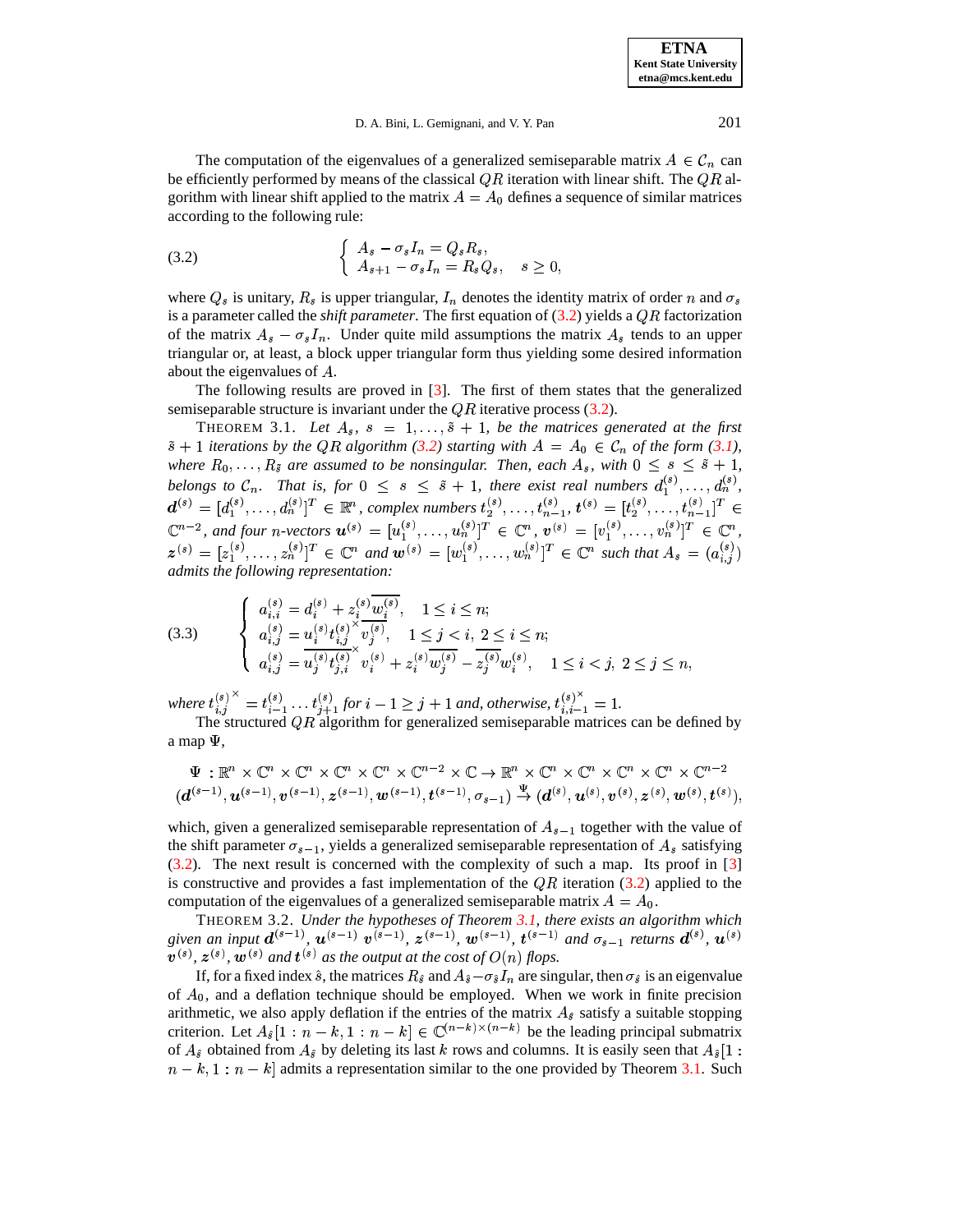$202$  Accelerated and robust  $QR$ -like polynomial root-finding

a representation is found simply by truncating the corresponding representation of the matrix  $A_{\hat{s}}$  of a larger size. Hence,  $A_{\hat{s}}[1:n-k,1:n-k] \in \mathcal{C}_{n-k}$  and, therefore, all the matrices generated by means of the  $QR$  scheme [\(3.2\)](#page-6-0) applied to  $A_0 \in C_n$  for the computation of its eigenvalues still satisfy [\(3.3\)](#page-6-2).

**4. Numerical experiments.** In this section we describe and discuss the results of our experiments in which we tested the speed and the accuracy of our root-finding algorithm. We have implemented in Matlab the function FastRoots described in the Section [2](#page-1-0) and used it for computing the roots of polynomials of both small and large degree. At the step 9 of FastRoots, we applied the structured  $QR$  iteration for generalized semiseparable matrices devised in [\[3\]](#page-8-11) and summarized in the previoussection. To avoid possible unfortunate selections of the random parameters defining the Moebius transformation  $\mathcal{M}(z)$ , we repeated steps 4–8 twice and defined the final set of parameters that minimized the infinity norm of the corresponding matrix  $D - uv^T$ .

We tested the following polynomials, most of which are chosen or modified from [\[21\]](#page-10-3) and [\[18\]](#page-10-0):

- 1. the "Wilkinson polynomial":  $p(z) = \prod_{k=1}^{n} (z k)$ ;
- 2. the scaled "Wilkinson polynomial":  $p(z) = \prod_{k=1}^{n} (z k/n);$
- 3. the Chebyshev polynomial:  $p(z) = \cos(n \arccos(z))$ ,  $-1 \leq \Re(z) \leq 1$ ;
- 4. the monic polynomial with zeros equally spaced on the curve  $z = x + i \sin(\pi x)$ ,  $= x + i \sin(\pi x),$  $-1 \leq x \leq 1$ , namely  $p(z) = \prod_{k=-n/2}^{n/2-1} (z - \frac{2(k+0.5)}{n-1} - i \sin(\frac{2(k+0.5)}{n-1}));$
- 5. the polynomial  $p(z) = \prod_{k=1}^{2m-1} (z \cos(\frac{\pi(k-m)}{2m}) i \sin(\frac{\pi(k)}{2m}))$  $\frac{1}{2m}$  $\left(\frac{1}{2m}\right)$   $\frac{1}{2} \sin(\frac{\pi(k-m)}{2m}))$   $\prod_{k=2m}^{2m} (z)$  $\left(\frac{k-m}{2m}\right))\prod_{k=2m}^{4m}(z 0.9 \cos(\frac{m_1 m_2}{2m_1}) - 0.91 \sin(\frac{m_1}{2m_1})$  $\frac{\binom{n-m}{2m}}{2m} - 0.91 \sin\left(\frac{\binom{n-m}{2m}}{2m}\right), m = n/4.$  $\frac{(m-1)(m-1)}{2m}$ ),  $m = n/4$ , which has a root distribution similar to the transfer function of an FIR low-pass filter [\[10\]](#page-8-1);
- 6. the random polynomial  $p(z) = (z^n 1)(a_n + \sum_{i=0}^{n-1} \frac{\omega_i p(\omega_i)}{n(z \omega_i)})$  with  $p(\omega_i) =$ rand  $+$  irand,  $p(0) =$  rand  $+$  irand.

Tables [4.1,](#page-8-17) [4.2,](#page-8-18) [4.3,](#page-9-0) [4.4](#page-9-1) and [4.5](#page-9-2) show the results of our numerical experiments for the polynomials from 1) to 5) by reporting the degree  $n$ , an estimate for the maximum condition number of the roots, the maximum, minimum and average absolute error of the computed root approximations over 100 experiments. Condition numbers are found from the Lagrange's representation of the polynomial  $p(z)$  where we assume that the leading coefficient  $a_n$  is known exactly whereas the computed values  $fl(p(\omega_i))$  satisfy  $fl(p(\omega_i)) = p(\omega_i)(1 + \epsilon_i)$ , where  $|\epsilon_i| \leq n$  · eps and eps is the machine precision. The poor results reported in Table [4.5](#page-9-2) can be explained by observing the growth of the coefficients generated at intermediate steps by the Matlab function poly employed to compute the coefficients of the polynomial 5) given its zeros. Table [4.6](#page-9-3) reports the output data for the polynomial 5) in the case where the values attained by the polynomial on the roots of unity are evaluated by using its factorization as a product of linear terms. Figure [4.1](#page-9-4) covers our tests with random polynomials of the form 6) of high degree. It shows the  $errors$  and the running time for polynomials of degree  $n(m) = 2^{2+m}$  for  $m = 1, \ldots, 7$ . Our test program returns these values as the output. The error value is computed as the maximum of the minimum distance between each computed eigenvalue and the set of "true" eigenvalues computed by the function eig of Matlab. For each size we carried out 100 numerical experiments. In each figure, the first plot reports the average value of the errors, and the second plot reports the ratio between the average values of running time for polynomials having degree  $n(m)$  and  $n(m+1)$ . Since  $m(n+1)/m(n) = 2$ and the proposed algorithm for computing all the zeros of  $p(z)$  is expected to have a quadratic cost, this ratio should be close to 4 for large  $n(m)$ , which was indeed observed in these tests.

**5. Conclusion.** In this paper we have presented a novel root-finding algorithm based on eigenvalue computations which is appealing because of its memory requirements and com-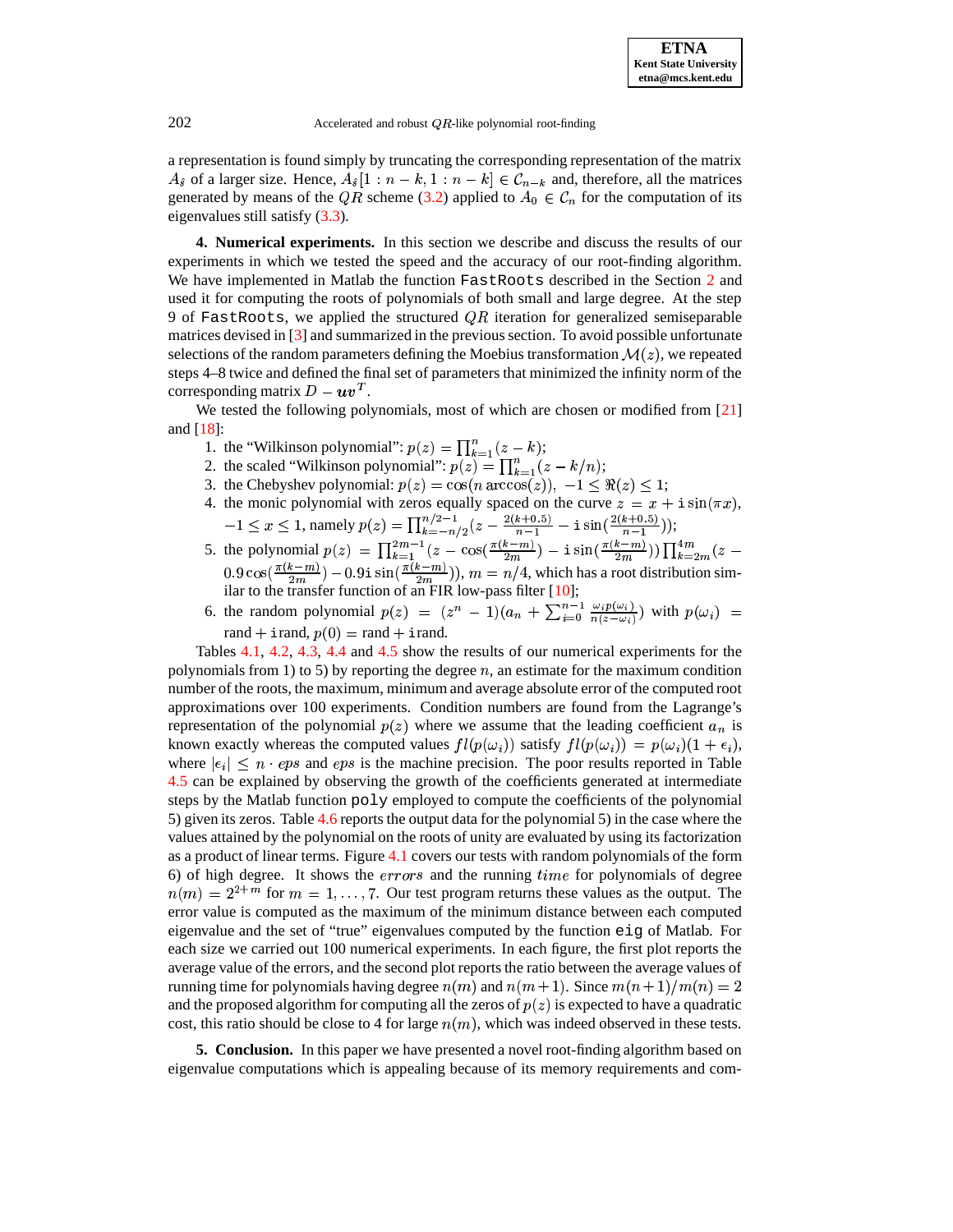| D. A. Bini, L. Gemignani, and V. Y. Pan | 203 |
|-----------------------------------------|-----|
|                                         |     |

|           | Wilkinson polynomial |        |          |         |  |  |
|-----------|----------------------|--------|----------|---------|--|--|
| n.        | cond                 | maxerr | minerr   | average |  |  |
| 10        | $1.61e+12$           | 0.07   | 8.09e-05 | 0.004   |  |  |
| 20        | $6.64e+29$           | 47.2   | 8.59     | 18.1    |  |  |
| TABLE 4.1 |                      |        |          |         |  |  |

<span id="page-8-17"></span>

|                  | Scaled Wilkinson polynomial |            |            |          |  |  |
|------------------|-----------------------------|------------|------------|----------|--|--|
| $\boldsymbol{n}$ | cond                        | maxerr     | minerr     | average  |  |  |
| 10               | $4.52e+07$                  | $2.42e-06$ | $5.13e-10$ | 5.32e-08 |  |  |
| 20               | $3.46e + 16$                | 0.4        | 0.05       | 0.12     |  |  |
|                  |                             |            |            |          |  |  |

<span id="page-8-18"></span>

putational cost. By exploiting the structure of the associated eigenvalue problems enables us to yield a quadratic time using a linear memory space. The results of extensive numerical experiments confirm the robustness and the effectiveness of the proposed approach. The accuracy of computed results is generally in accordance with the estimates on the conditioning of polynomial roots for polynomials represented by means of an interpolation on the roots of unity.

#### REFERENCES

- <span id="page-8-15"></span>[1] Z. Bai, J. Demmel, J. Dongarra, A. Ruhe, and H. van der Vost, *Templates for the solution of Algebraic Eigenvalue Problems: A Practical Guide*, SIAM, 2000.
- <span id="page-8-12"></span>[2] D. A. Bini and G. Fiorentino, *Design, analysis, and implementation of a multiprecision polynomial rootfinder*, Numer. Algorithms, 23 (2000), no. 2-3, pp. 127–173.
- <span id="page-8-11"></span>[3] D. A. Bini, L. Gemignani, and V. Y. Pan, *QR-like algorithms for generalized semiseparable matrices*, Technical Report 1470, Dipartimento di Matematica, Universita` di Pisa, Pisa, Italy, 2003.
- <span id="page-8-6"></span>[4] L. Brugnano and D. Trigiante, *Polynomial roots: the ultimate answer?*, Linear Algebra Appl., 225 (1995), pp. 207–219.
- <span id="page-8-4"></span>[5] A. Edelman and H. Murakami, *Polynomial roots from companion matrix eigenvalues*, Math. Comp., 64 (1995), no. 210, pp. 763–776.
- <span id="page-8-16"></span><span id="page-8-13"></span>[6] G. H. Golub and C. F. Van Loan, *Matrix Computations*, John Hopkins University Press, 1996.
- <span id="page-8-3"></span>[7] P. Henrici, *Applied and Computational Complex Analysis*, vol. 1, Wiley, 1974.
- [8] M. A. Jenkins and J. F. Traub, *A three-stage variable-shift iteration for polynomial zeros and its relation to generalized Rayleigh iteration*, Numer. Math., 14 (1969/1970), pp. 252–263.
- <span id="page-8-2"></span>[9] M. A. Jenkins and J. F. Traub, *A three-stage algorithm for real polynomials using quadratic iteration*, SIAM J. Numer. Anal., 7 (1970), pp. 545–566.
- <span id="page-8-1"></span>[10] M. Lang and B. C. Frenzel, *Polynomial root-finding*, *IEEE Signal Process. Letters*, 1 (1994), no. 10, pp. 141– 143.
- <span id="page-8-5"></span>[11] C. Moler, *Cleve's corner: Roots - of polynomials, that is*, The MathWorks Newsletter, 5 (1991), no. 1, pp. 8–9.
- <span id="page-8-7"></span>[12] C. A. Neff and J. H. Reif, *An efficient algorithm for the complex roots problem*. J. Complexity, 12 (1996), pp. 81–115.
- <span id="page-8-8"></span>[13] V. Y. Pan, *Optimal (up to polylog factors) sequential and parallel algorithms for approximating complex polynomial zeros*, in Proc. 27th Ann. ACM Symp. on Theory of Computing, ACM Press, New York, May 1995. pp. 741-750.
- <span id="page-8-0"></span>[14] V. Y. Pan, *Solving a polynomial equation: some history and recent progress,* SIAM Rev., 39 (1997), no. 2, pp. 187–220.
- <span id="page-8-9"></span>[15] V. Y. Pan, *Univariate polynomials: nearly optimal algorithms for numerical factorization and root-finding*, J. Symbolic Comput., 33 (2002), no. 5, pp. 701–733.
- <span id="page-8-14"></span><span id="page-8-10"></span>[16] B. N. Parlett, *The symmetric eigenvalue problem*, SIAM, 1998.
- [17] S. Smale, *Complexity theory and numerical analysis* in Acta numer., vol. 6, Cambridge Univ. Press, Cambridge, 1997, pp. 523-551.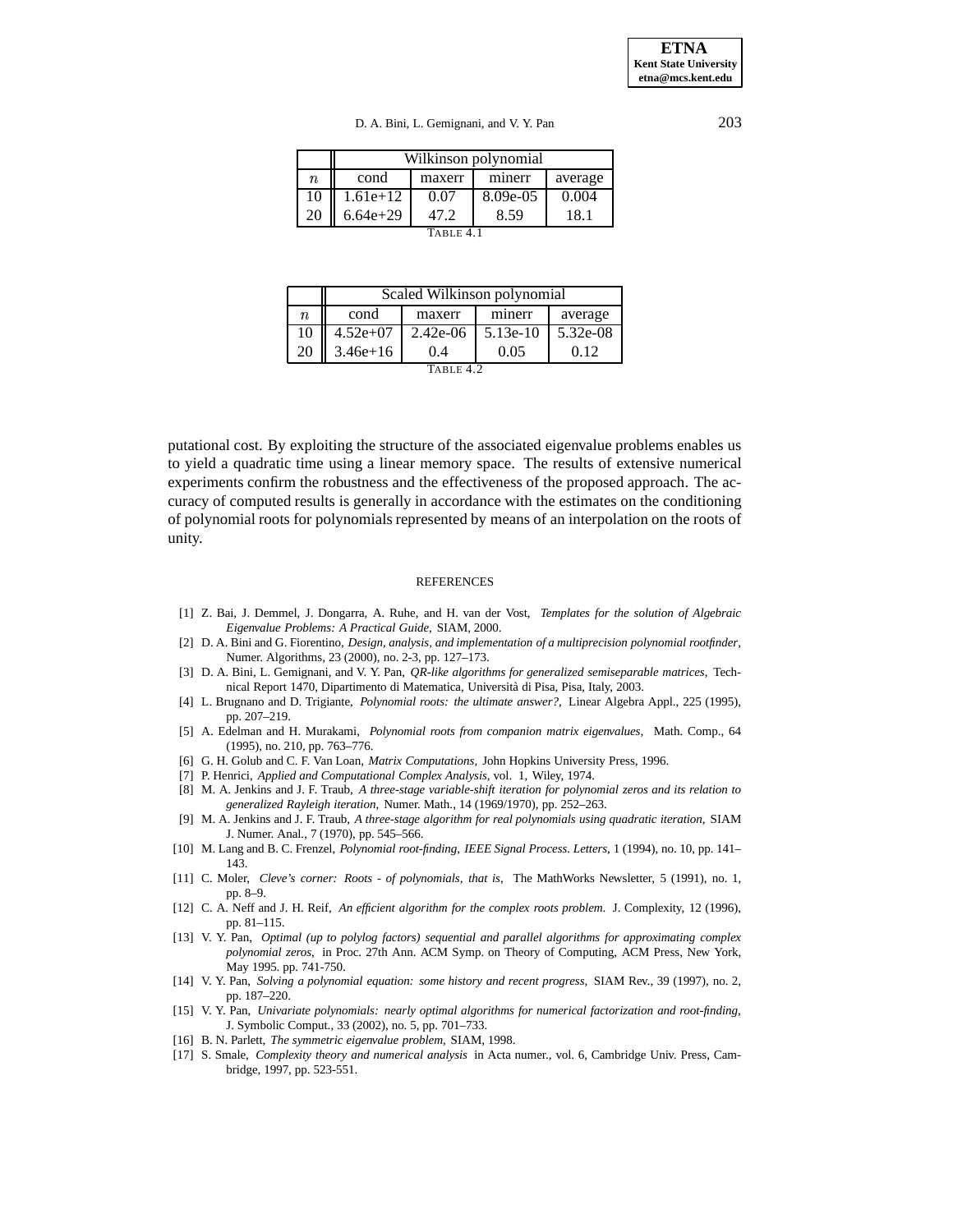$204$  Accelerated and robust  $QR$ -like polynomial root-finding

|                  | Chebyshev polynomial |            |            |            |  |  |
|------------------|----------------------|------------|------------|------------|--|--|
| $\boldsymbol{n}$ | cond                 | maxerr     | minerr     | average    |  |  |
| 10               | $1.34e+03$           | $8.06e-12$ | $3.09e-14$ | $4.07e-13$ |  |  |
| 20               | $6.6e + 06$          | $2.88e-06$ | $1.67e-10$ | 3.61e-08   |  |  |
| TABLE 43         |                      |            |            |            |  |  |

<span id="page-9-1"></span><span id="page-9-0"></span>

|          | p(z)     | $=\prod_{k=-n/2}^{n/2-1}$ | $k + 0.5$<br>$n-1$ | i sin      |  |  |
|----------|----------|---------------------------|--------------------|------------|--|--|
| $\it n$  | cond     | maxerr                    | minerr             | average    |  |  |
| 10       | 54.8     | $1.03e-12$                | $6.48e-15$         | $4.05e-14$ |  |  |
|          | 2.71e+04 | $2.90e-09$                | $4.72e-11$         | 9.58e-11   |  |  |
| TARLE 44 |          |                           |                    |            |  |  |

| $(k-m)$<br>$\pi(k-m)$<br>$7^{2m-1}$<br>4m<br>p(<br>$\boldsymbol{z}$<br>$m = n/4$<br>2m<br>$\rightarrow$<br>2m<br>$\cdot$ 1 $k$ $=$ 2 $m$ $^{\circ}$<br>$1k=1$ |      |           |            |          |  |  |
|---------------------------------------------------------------------------------------------------------------------------------------------------------------|------|-----------|------------|----------|--|--|
| $\it n$                                                                                                                                                       | cond | maxerr    | minerr     | average  |  |  |
| 20                                                                                                                                                            |      | $.64e-12$ | 2.08e-13   | 3.25e-13 |  |  |
| 40                                                                                                                                                            |      | 5.76e-09  | $5.16e-09$ | 5.31e-09 |  |  |
| $T_{\text{ADI}} = 4.5$                                                                                                                                        |      |           |            |          |  |  |

<span id="page-9-2"></span>

| ×<br>×<br>۰. |
|--------------|
|--------------|

| $\frac{\pi(k-m)}{2}$<br>$t \gamma = 0.9 e^{i \frac{\pi (k-m)}{2m}}$ ) m<br>$\mathbf{u}^{2m-1}$<br>$\tau$ 4 $m$<br>2m<br>p(z)<br>$m = n/4$<br>$=$<br>$1k=2m$<br>$-1k$ =' |                |          |            |           |
|-------------------------------------------------------------------------------------------------------------------------------------------------------------------------|----------------|----------|------------|-----------|
| $\boldsymbol{n}$                                                                                                                                                        | cond           | maxerr   | minerr     | average   |
|                                                                                                                                                                         | $^{\prime}.18$ | 2.08e-12 | $4.26e-15$ | 1.01e-13  |
| 40                                                                                                                                                                      | 64.8           | 5.16e-12 | $2.46e-14$ | $2.2e-13$ |

| Table 4.6 |  |  |
|-----------|--|--|
|-----------|--|--|

<span id="page-9-3"></span>

<span id="page-9-4"></span>FIG. 4.1. *Random polynomials of degree*  $n(m) = 2^{2+m}$ ,  $1 \le m \le 7$ .